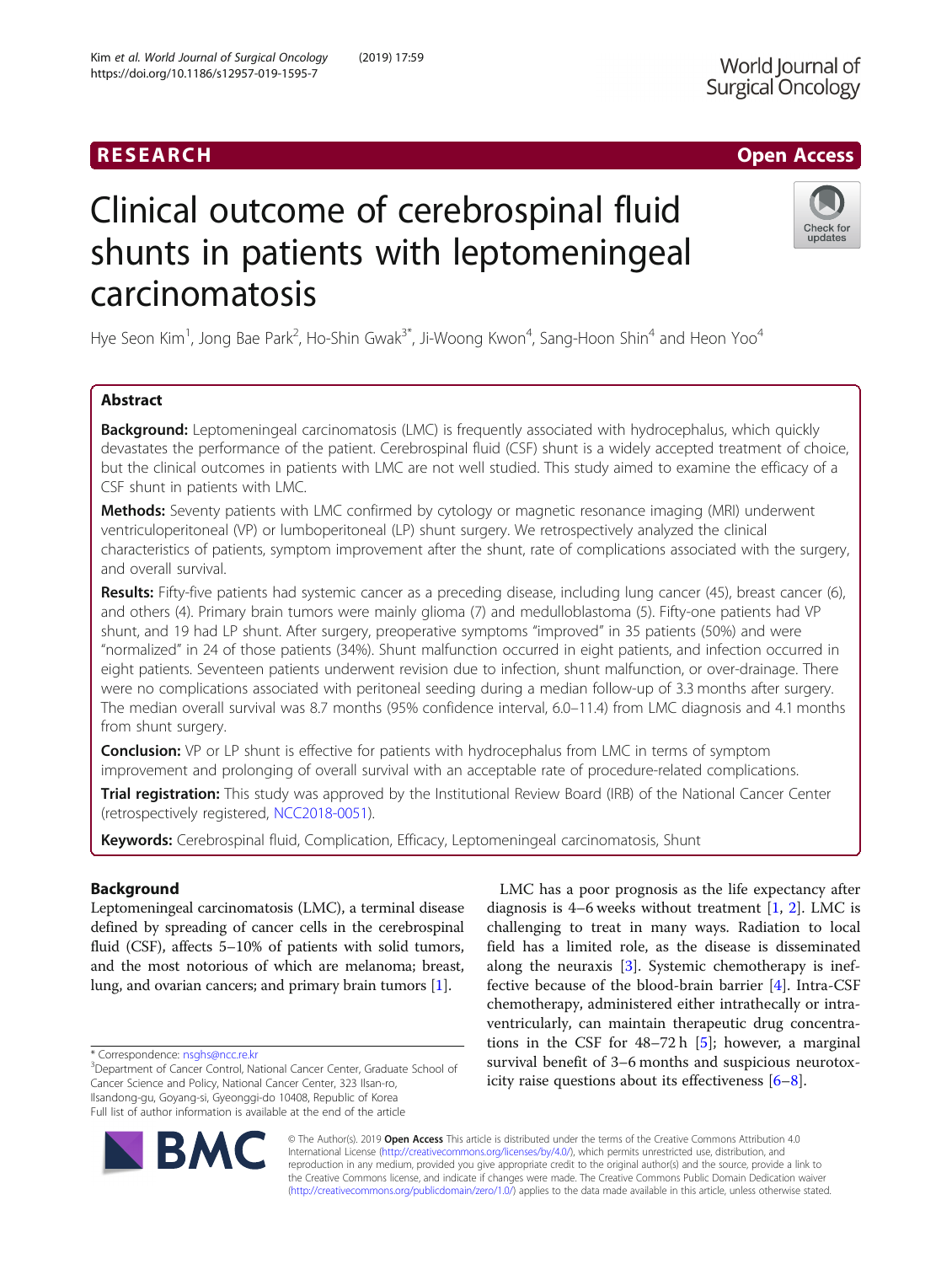Infiltration of the CSF space by cancer cells may obstruct CSF pathways and cause CSF malabsorption, resulting in increased intracranial pressure (ICP) and/or hydrocephalus [[9\]](#page-6-0). The common presenting symptoms of LMC include headache, nausea, vomiting, and altered mentality, all of which are related to increased ICP and hydrocephalus. Increased ICP causes an uneven distribution of intrathecally or intraventricularly administered drugs, making them less effective [[10](#page-6-0)]. Thus, hydrocephalus and increased ICP degrade the performance and prognosis of patients with LMC.

Although CSF shunt surgery is a relatively simple neurosurgical procedure, the percentage of patients who receive it is less than the incidence of increased ICP, and its outcomes are little and rarely reported [\[11](#page-6-0)–[13\]](#page-6-0). As the prognoses of patients with LMC are poor, there is a tendency for physicians to decline aggressive treatment such as surgical intervention. Furthermore, complications such as hemorrhage, infection, and device malfunction, along with the risk of peritoneal transfer of cancer cells, are reasons to not perform CSF shunt in patients with LMC [[14,](#page-6-0) [15\]](#page-6-0).

This retrospective study aimed to evaluate the efficacy of CSF shunt in patients with LMC in terms of (1) symptom improvement, (2) malfunction rate, including cancer cell-caused obstruction or spillage, and (3) overall survival (OS) benefit.

# Methods

#### Study design

This retrospective review was based on the electronic medical records of 70 consecutive patients that underwent placement of either ventriculoperitoneal (VP) or lumboperitoneal (LP) shunt for treatment of increased ICP or hydrocephalus secondary to LMC between 2002 and 2017 at a single institution, National Cancer Center, Korea. All patients were diagnosed by CSF cytology and had a suggestive or definite finding of LMC [[16](#page-6-0)] on gadolinium-enhanced MRI. This retrospective study was reviewed and approved by the Institutional Review Board of the National Cancer Center of Korea (NCC2018-0043).

#### Clinical parameters and operative procedures

Demographic data, primary tumor type, preoperative Karnofsky performance status (KPS) score, and type of the shunt (VP vs. LP) were analyzed as possible factors affecting the shunt results. Shunt procedures were performed routinely as described in the literature [[13\]](#page-6-0). The operating physicians chose the type of shunt and entry point (in case of VP shunt). The type of reservoir (fixed vs. programmable) was determined based on the availability or ICP.

# End points

Symptom improvement was evaluated at the time patients were discharged from the hospital after shunt surgery and defined as follows: (1) "normalized," all hydrocephalus-related symptoms were clearly solved; (2) "improved," preoperative hydrocephalus-related symptoms were improved but remained to some extent; (3) "not improved," preoperative hydrocephalus-related symptoms were unchanged. Complications were classified as malfunctions or CSF infections that lead to shunt revision. Causes of malfunctions were confirmed either by a shunt function test or by intraoperative findings.

Survival time was calculated from either the date of LMC diagnosis or the day of shunt placement until death or last follow-up visit.

#### Statistical analysis

Parameters were analyzed using the Statistical Package for Social Sciences (SPSS, version 18, Chicago, IL). Categorical variables were compared between the VP shunt and LP shunt using the chi-square test. A  $p < 0.05$  indicated statistical significance. A Kaplan-Meier curve was used to analyze survival rates, and a log-rank test was used to evaluate prognostic factors associated with OS.

# Results

# Patient characteristics

Seventy patients (40 females, 30 males) underwent shunt operation during the study period. All patients had extraventricular drainage or lumbar drainage to control increased intracranial pressure or to relieve headache before the shunt procedure. Disease preceding LMC was systemic cancer in 55 patients and primary brain tumors in 15 patients (Table [1\)](#page-2-0). The systemic cancers were non-small cell lung cancer (NSCLC;  $n = 45$ ), breast cancer (*n* = 6), leukemia (*n* = 2), cholangiocarcinoma (*n* = 1), and malignancy of unknown origin  $(n = 1)$ . The primary brain tumors were high-grade glioma ( $n = 7$ ), medulloblastoma ( $n = 5$ ), primary neuroectodermal tumor ( $n = 2$ ), and atypical teratoid/rhabdoid tumor  $(n = 1)$ .

The median age of the patients was 53 (range, 1–81) years. Patients with primary brain tumors had lower median age than those with systemic cancers (18.0 vs. 56.0 years,  $p < 0.001$ ). The median preoperative KPS score was 70 (range, 40–90).

### Clinical outcomes after surgery

Fifty-one and 19 patients underwent VP shunt and LP shunt, respectively. There was no predilection for shunt type according to preceding disease. Forty-six patients (92%) with VP shunts and 13 patients (68%) with LP shunts had a programmable valve [that difference was because of late availability of programmable valves for LP shunt (since 2012)].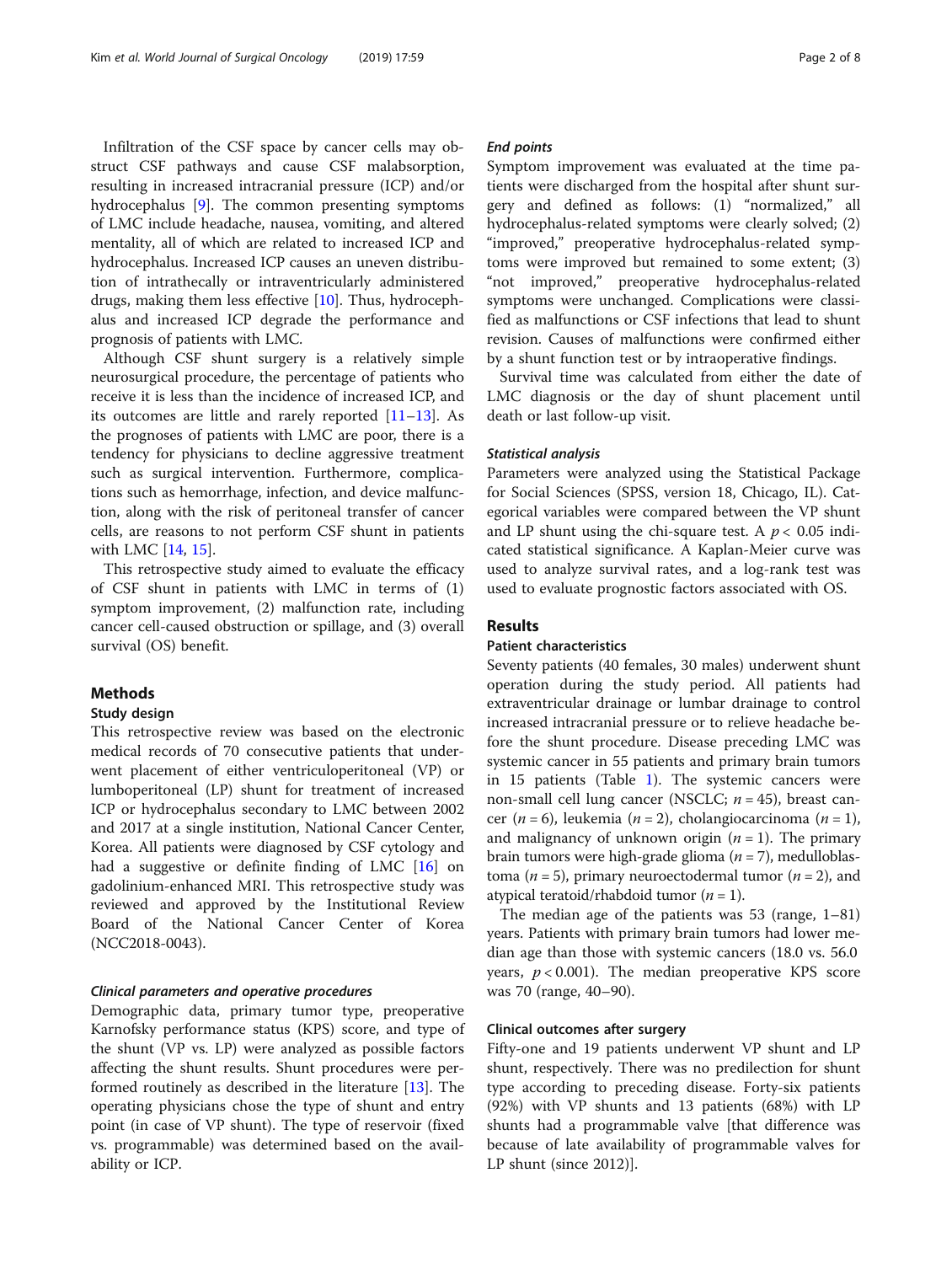| Characteristics    | All patients ( $n = 70$ )                                                                                                                                                                                                      | Metastases ( $n = 55$ ) | Primary brain tumors ( $n = 15$ ) | $p$ value |
|--------------------|--------------------------------------------------------------------------------------------------------------------------------------------------------------------------------------------------------------------------------|-------------------------|-----------------------------------|-----------|
| Median age (range) | $53.0(1-81)$                                                                                                                                                                                                                   | 56.0 (34-81)            | $18.0(1-66)$                      | < 0.001   |
| Gender             |                                                                                                                                                                                                                                |                         |                                   | 0.62      |
| Male               | 30                                                                                                                                                                                                                             | 24                      | 6                                 |           |
| Female             | 40                                                                                                                                                                                                                             | 31                      | 9                                 |           |
| Shunt type         |                                                                                                                                                                                                                                |                         |                                   | 0.11      |
| VP                 | 51                                                                                                                                                                                                                             | 38                      | 13                                |           |
| LP                 | 19                                                                                                                                                                                                                             | 17                      | 2                                 |           |
| KPS score          |                                                                                                                                                                                                                                |                         |                                   | 0.099     |
| $\geq 70$          | 41                                                                                                                                                                                                                             | 35                      | 6                                 |           |
| < 70               | 29                                                                                                                                                                                                                             | 20                      | 9                                 |           |
|                    | $ALL$ . $L$ and $L$ and $L$ and $L$ and $L$ and $L$ and $L$ and $L$ and $L$ and $L$ and $L$ and $L$ and $L$ and $L$ and $L$ and $L$ and $L$ and $L$ and $L$ and $L$ and $L$ and $L$ and $L$ and $L$ and $L$ and $L$ and $L$ an |                         |                                   |           |

<span id="page-2-0"></span>Table 1 Characteristics of patients with leptomeningeal carcinomatosis (LMC) receiving cerebrospinal fluid (CSF) shunt operation

Abbreviations: KPS Karnofsky performance status, LP lumboperitoneal, VP ventriculoperitoneal

After shunt surgery, preoperative symptoms were "normalized" in 24 patients (34%), "improved" in 35 patients (50%), and "not improved" in 11 patients (16%). The type of shunt used (VP vs. LP), preceding disease (systemic metastases vs. primary brain tumor), and preoperative KPS score  $(≥ 70$  vs.  $≤ 70)$  did not affect the clinical outcomes.

#### Complications related to the shunt procedure

Median follow-up time was 3.3 (range, 0.2–43.0; 95% confidence interval, 3.47–6.93) months after the shunt. Neither peritoneal seeding nor secondary ascites were observed in all patients during the follow-up period. Seventeen patients (24%) underwent revision surgery due to malfunction or infection (eight patients each) or to intolerable over-drainage symptoms (one patient, case 17, Table [2\)](#page-3-0). The average time between initial surgery and revision surgery was  $1.1 \pm 0.86$  months. Six patients required a second revision surgery, and two needed a third revision.

Infections leading to revision surgery were due to skin contaminants in six patients, four of which had Staphylococcus epidermidis infection and a history of methotrexate intraventricular injection via Ommaya reservoir in the presence of LP shunt (cases 2, 3, 4, and 7). The other two patients had VP shunts and had Staphylococcus aureus infection at 1 month and 6 months after the shunt surgery, respectively, without any history of reservoir puncture before the infection (cases 1 and 8). One patient that was bedridden had a Candida albicans infection of an abdominal wound 2 weeks after LP shunt installation (case 6). Another patient had a Klebsiella pneumoniae infection 4 days after LP shunt installation (case 5). The infected LP shunts were removed and either re-inserted after infection control via the same route (four patients) or changed to a VP shunt (two patients). Two patients with VP shunt infection refused to undergo new shunt insertion.

Shunt malfunction occurred in eight patients. In four patients, shunt function study documented the malfunction site. Two patients with VP shunts and glioblastoma (case 9) and medulloblastoma (case 10) showed distal and ventricular catheter obstruction, respectively. No cancer cell obstruction but only myxoid material was found in the ventricular catheter from the patient with medulloblastoma. Two patients with LP shunts with fixed pressure-valve reservoirs had proximal catheter obstruction (case 14) and distal catheter leakage at the junction with the reservoir (case 16), respectively. In another two patients, X-ray examination revealed mechanical failures due to proximal catheter migration (case 11) and distal catheter malposition into the pre-peritoneal space (case 13), respectively. The remaining two patients had LP shunts with fixed pressure-valve reservoirs. Under-drainage was suspected in those patients because of deterioration before revision, although neither obstruction nor malfunction was found during revision surgery. One patient received a VP replacement shunt (case 12), and the other received an intraventricular Ommaya (case 15).

Revision surgery was more common in patients with LP shunts than in those with VP shunts because of the higher rates of malfunction (5/14 vs. 3/48,  $p = 0.017$ ) and infection (2/49 vs.  $6/13$ ,  $p < 0.001$ ) with the LP shunts. Five out of seven LP shunts with fixed pressure valve reservoirs malfunctioned, while all 12 LP shunts with programmable valves did not. A possible reason for the higher incidence of infection in the patients with LP shunts is that four out of 11 patients that received Ommaya intraventricular chemotherapy had S. epidermidis infection.

Five patients had medulloblastoma, and none of them showed any sign of peritoneal seeding during 2.9–40.3 months of follow-up.

# Overall survival

Fifty-six patients (80%) died during follow-up, 27 (48%) because of LMC progression and 13 (23%)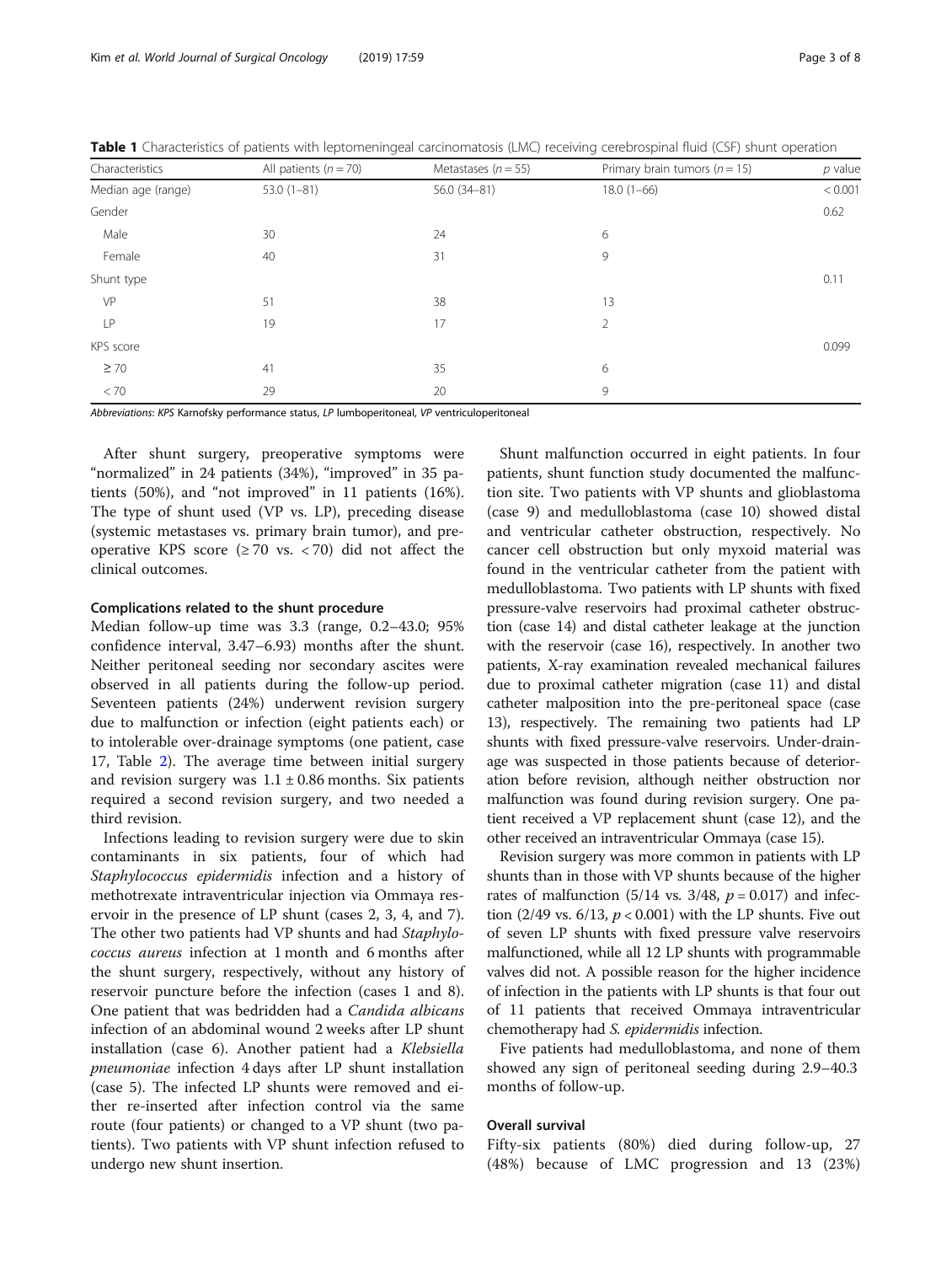|                |      |              |                 | Case no. Sex/age Primary ca. Shunt type/reservoir Malfunction or infection                               | Revision                                                                              |
|----------------|------|--------------|-----------------|----------------------------------------------------------------------------------------------------------|---------------------------------------------------------------------------------------|
|                | M/34 | <b>NSCLC</b> | VP/programmable | S. aureus infection presented as malfunction with<br>pus discharge around the distal catheter at 1 month | Shunt removal                                                                         |
| 2              | F/61 | Breast ca.   | LP/programmable | S. epidermidis infection after Ommaya MTX injection                                                      | Shunt removal and VP shunt<br>2 months later                                          |
| 3              | F/56 | Breast ca.   | LP/programmable | S. epidermidis infection after Ommaya MTX injection                                                      | Shunt removal, lumbar drainage,<br>and re-insertion after infection control           |
| $\overline{4}$ | F/61 | <b>NSCLC</b> | LP/programmable | Wound dehiscence after Ommaya MTX injection<br>resulted in S. epidermidis infection                      | Shunt removal, extraventricular drainage,<br>and re-insertion after infection control |
| 5              | F/63 | <b>NSCLC</b> | LP/programmable | K. pneumoniae infection 4 days after the shunt                                                           | Shunt removal and extraventricular<br>drainage                                        |
| 6              | F/59 | <b>NSCLC</b> | LP/programmable | C. albicans infection of abdominal wound                                                                 | Shunt removal and VP shunt                                                            |
| 7              | F/18 | <b>MBL</b>   | LP/programmable | S. epidermidis infection after Ommaya MTX injection                                                      | Shunt removal and re-insertion after<br>infection control                             |
| 8              | F/59 | <b>NSCLC</b> | VP/programmable | S. aureus infection 6 months after the shunt                                                             | Shunt removal                                                                         |
| 9              | F/29 | <b>GBL</b>   | VP/programmable | Distal catheter obstruction 3 months after the shunt                                                     | Distal catheter externalization                                                       |
| 10             | F/13 | <b>MBL</b>   | VP/programmable | Ventricular catheter obstruction<br>(myxoid material only)                                               | Extraventricular drainage and<br>re-insertion                                         |
| 11             | M/1  | <b>MBL</b>   | VP/programmable | Proximal catheter migration on 10 days after<br>the shunt                                                | Shunt revision                                                                        |
| 12             | M74  | <b>NSCLC</b> | LP/fixed        | Under-drainage without obstruction                                                                       | Catheter irrigation and VP shunt later                                                |
| 13             | F/52 | <b>NSCLC</b> | LP/fixed        | Distal catheter (pre-peritoneal) malposition                                                             | Distal wound revision                                                                 |
| 14             | M/52 | <b>NSCLC</b> | LP/fixed        | Proximal catheter obstruction                                                                            | LP shunt removal and VP shunt                                                         |
| 15             | M/54 | <b>NSCLC</b> | LP/fixed        | Under-drainage without obstruction                                                                       | LP shunt removal and ventricular<br>Ommaya                                            |
| 16             | M/53 | AOG          | LP/fixed        | Distal catheter leakage with reservoir                                                                   | LP shunt removal and VP shunt                                                         |
| 17             | F/8  | <b>MBL</b>   | VP/fixed        | Intolerable over-drainage                                                                                | Revision with programmable valve                                                      |

<span id="page-3-0"></span>Table 2 Description of shunt revision due to malfunction and infection

Abbreviations: AOG anaplastic oligodendroglioma, GBL glioblastoma, LP lumboperitoneal, MBL medulloblastoma, MTX methotrexate, NSCLC non-small cell lung cancer, VP ventriculoperitoneal

because of systemic disease progression. The cause of death was undetermined in 16 patients (29%). The median survival of all patients was 8.7 months (range, 0.2–52; 95% confidence interval (CI), 6.0–11.4; Fig. [1](#page-4-0)) after LMC diagnosis and 3.9 months (95% CI, 2.6– 5.2) after initial shunt surgery.

Patients with LMC from systemic cancer had significantly shorter OS than patients with primary brain tumors (7.6 vs. 13.9 months,  $p = 0.03$ , Fig. [1b](#page-4-0)). Patients with breast cancer had longer OS than patients with NSCLC (17.2 vs. 7.6 months,  $p = 0.044$ ).

The OS of patients with LMC from NSCLC  $(n =$ 45) was compared to patients from another set of patients  $(n = 46)$  with LMC from NSCLC who had increased ICP and received intraventricular chemotherapy ( $n = 105$ ) but did not receive shunts in a historical data [[17](#page-6-0)]. The OS of NSCLC patients with the shunt (7.6 months; 95% CI, 5.8–9.4) was significantly prolonged compared to that of NSCLC patients without the shunt (2.3 months; 95% CI, 1.6– 3.0)  $(p < 0.001,$  Fig. [2\)](#page-4-0).

# **Discussion**

Despite the poor prognosis associated with LMC, CSF shunting to treat hydrocephalus or increased ICP significantly attenuated symptoms and prolonged OS in this study.

# Effectiveness of CSF shunt in patients with LMC

Most studies reporting clinical results of CSF shunts in patients with LMC have focused on the analysis of LMC or CNS metastases, and few patients with those conditions receive shunt procedures [\[11,](#page-6-0) [18\]](#page-6-0). Omuro et al. [\[19\]](#page-6-0) reviewed the outcomes of 37 patients with LMC from systemic cancer (excluding primary brain tumors) that received VP shunt for increased ICP and reported improvement of ICP-related symptoms in 27 patients (77%). Lee et al. [\[13](#page-6-0)] reported a similar improvement rate of 80% after VP shunt in patients with CNS metastases (40 patients with LMC and 10 patients with parenchymal brain metastases), noting improvement of headache (86% of patients), gait disturbance (71% of patients), cognitive dysfunction (40% of patients), and urinary incontinence (40% of patients). In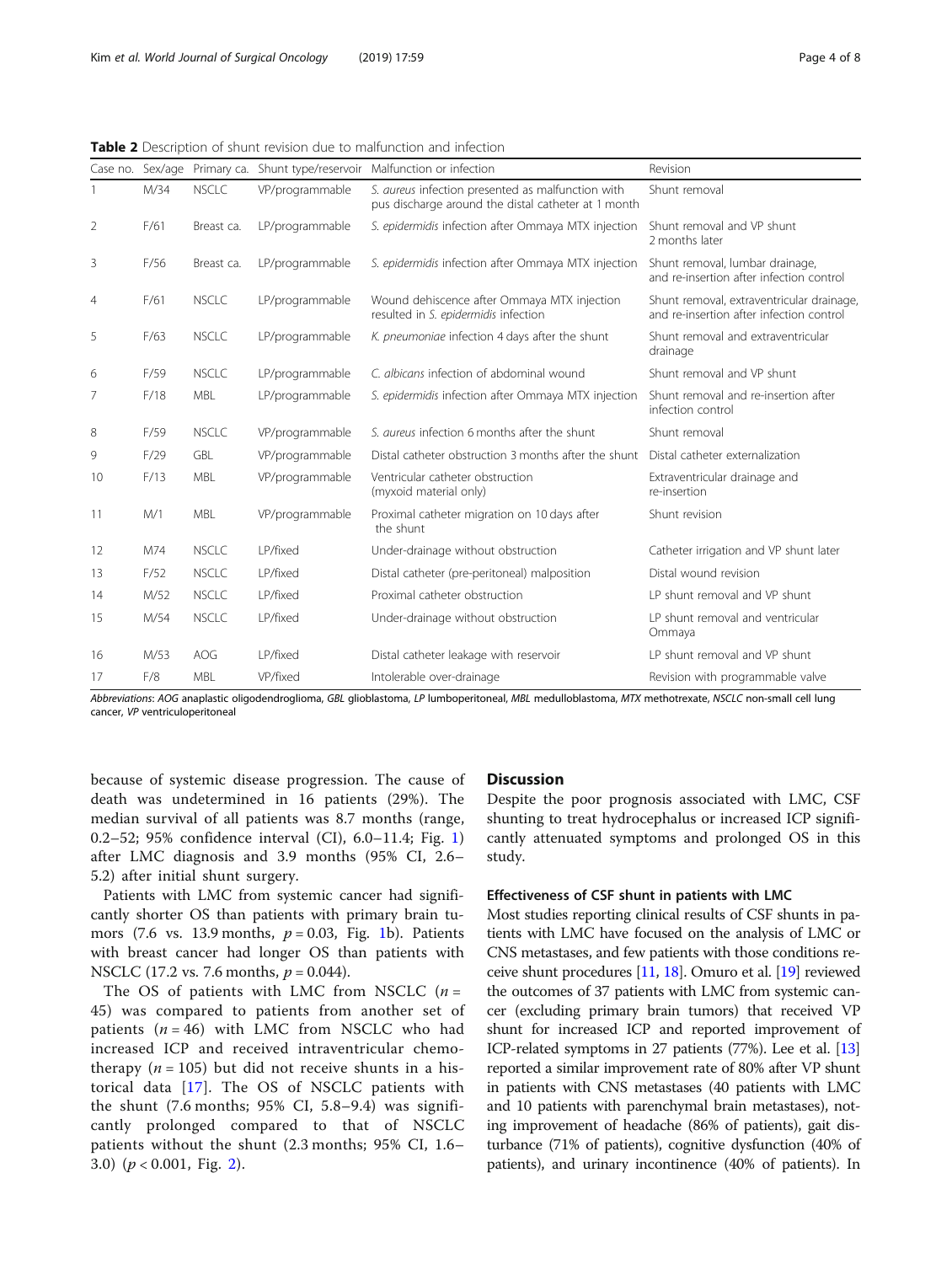<span id="page-4-0"></span>

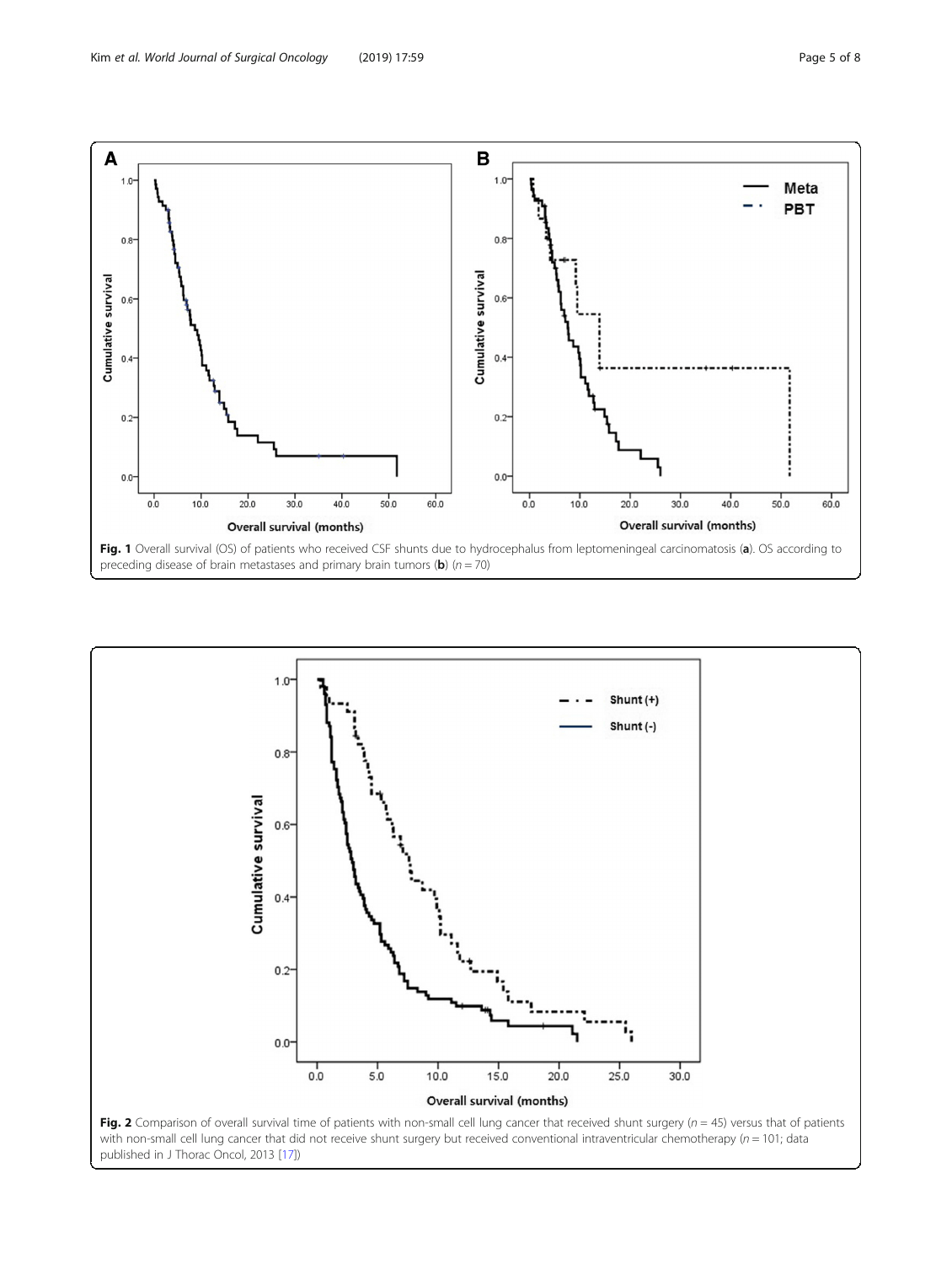the present study, 59 patients (84%) had improvement of preoperative symptoms, including 24 patients (34%) whose condition was "normalized." Future studies will need to differentiate between symptoms caused by hydrocephalus and those caused by LMC (e.g., altered mentality) or brain tumors, in case of accompanying parenchymal mass lesions.

Despite the improvements in symptoms, some shunt surgeries resulted in revisions due to malfunction or infection. Complication rates following shunt procedures vary from 4 to 85% according to the shunt type (VP vs. LP), procedure (freehand vs. stereotactic), valve type (programmable vs. fixed), or chronology [\[20](#page-6-0)–[23\]](#page-6-0). In a nation-wide (the USA) study of revision rates after shunt surgery in 4480 patients with idiopathic intracranial hypertension from 2005 to 2009, Menger et al. reported that 3.9% of VP shunts and 7.0% of LP shunts ( $p < 0.0001$ ) required revision [[15](#page-6-0)]. The revision rate in patients with LMC appears to be higher than those figures. In this study, LP shunts with fixed pressure-valve reservoirs had the highest revision rate (5 out of 7) among the shunt and reservoir types; VP shunts malfunctioned in three out of 51 patients (5.9%). Omuro et al., who used only VP shunts for patients with LMC, reported that 8% of the shunts malfunctioned and required revision surgery. Neither the present study nor that of Omuro et al. found cancer cell obstruction of the shunt tubing or the reservoir. Another dangerous potential complication of CSF shunts is peritoneal seeding of cancer cells. To date, the documented cases of such seeding are mostly from medulloblastomas, which are well known to cause extra-neural metastases [[14](#page-6-0), [24,](#page-6-0) [25](#page-6-0)]. In those cases, the shunt was inserted before or after tumor removal, and peritoneal seeding occurred with or without primary tumor recurrence. Although the five patients with medulloblastoma in the present study had no documented shunt-mediated metastasis, such metastasis has been diagnosed up to 5 years after shunt placement [\[25](#page-6-0)].

# Overall survival after the shunt

VP shunt has been suggested to relieve increased ICP and to improve the OS of patients with LMC [[6](#page-6-0), [9](#page-6-0), [11](#page-6-0)]. Omuro et al. reported median OS among 37 patients with LMC from systemic cancer as 2 months after the shunt and 4 months after diagnosis of LMC (range, 2 days to 3.6 years) [[19](#page-6-0)]. Jung et al. reported that patients with LMC and hydrocephalus that received surgical treatment had longer OS than those that did not receive surgical treatment (5.7 months vs. 1.7 months), although the difference was not statistically significant because of the small numbers of patients ( $n = 7$ and [11](#page-6-0), respectively)  $[11]$ . In the present study, patients with LMC from systemic cancer showed a median OS of 7.6 months after diagnosis.

# Appropriate shunt types in patients with LMC

Both VP and LP shunting could safely divert CSF flow either from a ventricle or spinal arachnoid space to peritoneal space. Each type of shunt system has advantages and disadvantages, so the choice should be tailored to the patient's condition. In general, LP shunting is confined to communicating hydrocephalus (HCP) and preferentially used in patients who are not suitable for cranial surgery (i.e., idiopathic intracranial hypertension with slit ventricle) or who want to avoid cranial surgery, whereas VP shunting can be used regardless of communicating or non-communicating HCP [[15,](#page-6-0) [26](#page-6-0)]. Earlier-era LP shunts without adjustable valve reservoirs had problems in adjusting the amount of CSF drainage and assessing the shunt patency [\[27,](#page-6-0) [28\]](#page-7-0). Hence, LP shunts have been less frequently used than VP shunts. Those problems are much reduced since the advent of LP shunts with programmable valve reservoirs [\[29](#page-7-0)]. In the present study, all mechanical malfunctions of LP shunts occurred with the fixed-valve reservoir type; LP shunts with programmable valve reservoirs had revisions due only to infection.

Continuing intraventricular chemotherapy was tried in patients with LMC and a shunt. For those with VP shunt, CSF is directly drained into the peritoneal space from the ventricle, and therefore, a drug delivered intraventricularly would be mainly carried not into lumbar/cisternal CSF space but into the peritoneal space. To overcome this problem, on-off valve system had been tried in other studies for the purpose of enforcing drug delivery to lumbar/cisternal CSF space by closing the shunt [\[30\]](#page-7-0). However, we still have not had pharmacokinetic data that showed how much of the intraventricularly injected drug reached lumbar/cisternal CSF space during valve-off time in these patients who lost their physiologic CSF flow unless they injected the drug via lumbar puncture. In this study, we used a combination of Ommaya reservoir and LP shunt. Previously, this concurrent use of Ommaya reservoir and LP shunt was studied for the access to CSF space in the era of LP shunt without reservoir valve system. Zhang et al. reviewed the LP shunting in patients with LMC and suggested a hypothetical advantage of cooperative use of Ommaya reservoirs [\[31](#page-7-0)]. Eleven patients in the present study received an LP shunt in addition to a pre-installed Ommaya reservoir for the purpose of intraventricular chemotherapy. We measured lumbar methotrexate level from LP shunt reservoir in a patient and evaluated therapeutic concentration was achieved at approximated half-time of 2.3–4.2 h (data not provided). Four of those patients contracted S. epidermidis infections after intraventricular chemotherapy injection. Recent improvements in aseptic techniques of intraventricular chemotherapy injection have so far resulted in no further CSF infections in our institution.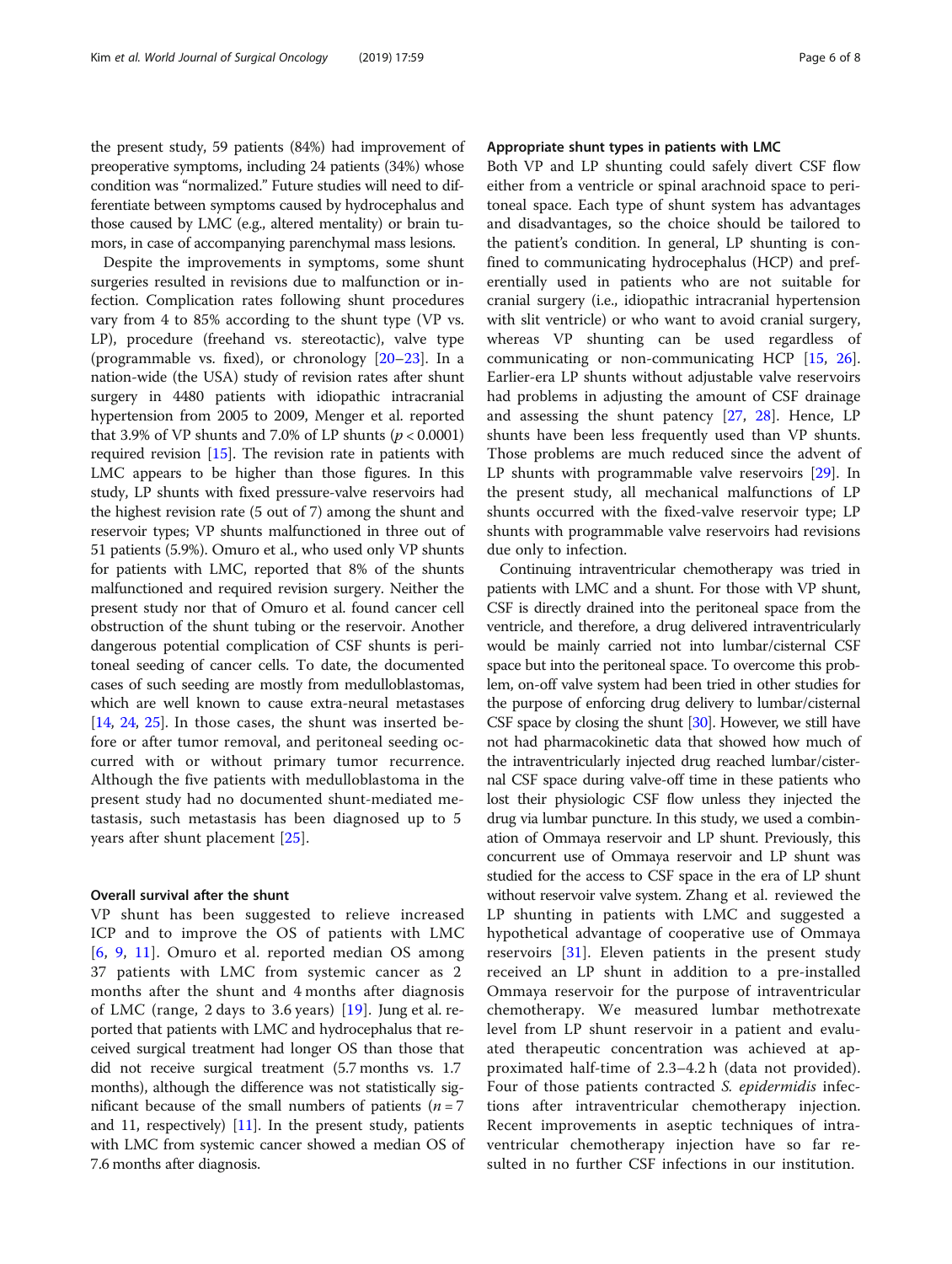# <span id="page-6-0"></span>Conclusion

Patients with LMC and increased ICP or hydrocephalus benefit from CSF shunt in terms of symptom alleviation and survival. Although shunt malfunctions and infections may occur, careful aseptic technique and sophisticated programmable valve systems decrease the procedure-related complications.

#### Abbreviations

CSF: Cerebrospinal fluid; HCP: Hydrocephalus; ICP: Intracranial pressure; KPS: Karnofsky performance status; LMC: Leptomeningeal carcinomatosis; LP: Lumboperitoneal; NSCLC: Non-small cell lung cancer; OS: Overall survival; VP: Ventriculoperitoneal

# Acknowledgements

Not applicable

#### Funding

This work was supported by grants from National Cancer Center, Korea (1710871-2, 1810121-2), and a grant of the Korea Health Industry Development Institute, funded by the Ministry of Health & welfare, Republic of Korea (grant no: HI17C1018).

#### Availability of data and materials

The dataset analyzed in this study is available from the corresponding author upon request and with permission of ethics committee of National Cancer Center, Korea.

#### Authors' contributions

HSK analyzed the data. H-SG and JBP supervised the work. H-SG, J-WK, S-HS, and HY participated in the treatment. All authors read and approved the final manuscript.

#### Ethics approval and consent to participate

This study was approved by the Institutional Review Board (IRB) of National Cancer Center (NCC2018-0051).

#### Consent for publication

Not applicable

#### Competing interests

The authors declare that they have no competing interests.

# Publisher's Note

Springer Nature remains neutral with regard to jurisdictional claims in published maps and institutional affiliations.

#### Author details

<sup>1</sup>Department of Neurosurgery, Seoul National University College of Medicine, Seoul, Republic of Korea. <sup>2</sup>Department of Biomedical Science, National Cancer Center, Graduate School of Cancer Science and Policy, National Cancer Center, Goyang, Republic of Korea. <sup>3</sup>Department of Cancer Control, National Cancer Center, Graduate School of Cancer Science and Policy, National Cancer Center, 323 Ilsan-ro, Ilsandong-gu, Goyang-si, Gyeonggi-do 10408, Republic of Korea. <sup>4</sup>Neuro-oncology Clinic, National Cancer Center, Goyang, Republic of Korea.

# Received: 6 December 2018 Accepted: 11 March 2019

#### References

- 1. Chamberlain MC. Neoplastic meningitis. Oncologist. 2008;13:967–77.
- 2. Gwak HS, Lee SH, Park WS, et al. Recent advancements of treatment for leptomeningeal carcinomatosis. J Korean Neurosurg Soc. 2015;58:1–8.
- 3. Morris PG, Reiner AS, Szenberg OR, et al. Leptomeningeal metastasis from non-small cell lung cancer: survival and the impact of whole brain radiotherapy. J Thorac Oncol. 2012;7:382–5.
- 4. Tetef ML, Margolin KA, Doroshow JH, et al. Pharmacokinetics and toxicity of high-dose intravenous methotrexate in the treatment of leptomeningeal carcinomatosis. Cancer Chemother Pharmacol. 2000;46:19–26.
- 5. Shapiro WR, Young DF, Mehta BM. Methotrexate: distribution in cerebrospinal fluid after intravenous, ventricular and lumbar injections. N Engl J Med. 1975;293:161–6.
- 6. Wasserstrom WR, Glass JP, Posner JB. Diagnosis and treatment of leptomeningeal metastases from solid tumors: experience with 90 patients. Cancer. 1982;49:759–72.
- 7. Boogerd W, van den Bent MJ, Koehler PJ, et al. The relevance of intraventricular chemotherapy for leptomeningeal metastasis in breast cancer: a randomised study. Eur J Cancer. 2004;40:2726–33.
- 8. Bokstein F, Lossos A, Siegal T. Leptomeningeal metastases from solid tumors: a comparison of two prospective series treated with and without intra-cerebrospinal fluid chemotherapy. Cancer. 1998;82:1756–63.
- 9. Chamberlain MC. Radioisotope CSF flow studies in leptomeningeal metastases. J Neuro-Oncol. 1998;38:135–40.
- 10. Blasberg RG, Patlak CS, Shapiro WR. Distribution of methotrexate in the cerebrospinal fluid and brain after intraventricular administration. Cancer Treat Rep. 1977;61:633–41.
- 11. Jung TY, Chung WK, Oh IJ. The prognostic significance of surgically treated hydrocephalus in leptomeningeal metastases. Clin Neurol Neurosurg. 2014; 119:80–3.
- 12. Lin N, Dunn IF, Glantz M, et al. Benefit of ventriculoperitoneal cerebrospinal fluid shunting and intrathecal chemotherapy in neoplastic meningitis: a retrospective, case-controlled study. J Neurosurg. 2011;115:730–6.
- 13. Lee SH, Kong DS, Seol HJ, et al. Ventriculoperitoneal shunt for hydrocephalus caused by central nervous system metastasis. J Neuro-Oncol. 2011;104:545–51.
- 14. Hoffman HJ, Hendrick EB, Humphreys RP. Metastasis via ventriculoperitoneal shunt in patients with medulloblastoma. J Neurosurg. 1976;44:562–6.
- 15. Menger RP, Connor DE Jr, Thakur JD, et al. A comparison of lumboperitoneal and ventriculoperitoneal shunting for idiopathic intracranial hypertension: an analysis of economic impact and complications using the Nationwide Inpatient Sample. Neurosurg Focus. 2014;37:E4.
- 16. Freilich RJ, Krol G, DeAngelis LM. Neuroimaging and cerebrospinal fluid cytology in the diagnosis of leptomeningeal metastasis. Ann Neurol. 1995; 38:51–7.
- 17. Gwak HS, Joo J, Kim S, et al. Analysis of treatment outcomes of intraventricular chemotherapy in 105 patients for leptomeningeal carcinomatosis from nonsmall-cell lung cancer. J Thorac Oncol. 2013;8:599–605.
- 18. Lokich J, Levine H, Nasser I. Malignancy-related hydrocephalus: clinical features and results of ventricular peritoneal shunt procedure in three patients. Am J Clin Oncol. 1998;21:366–8.
- 19. Omuro AM, Lallana EC, Bilsky MH, et al. Ventriculoperitoneal shunt in patients with leptomeningeal metastasis. Neurology. 2005;64:1625–7.
- 20. McGirt MJ, Woodworth G, Thomas G, et al. Cerebrospinal fluid shunt placement for pseudotumor cerebri-associated intractable headache: predictors of treatment response and an analysis of long-term outcomes. J Neurosurg. 2004;101:627–32.
- 21. Wilson TJ, Stetler WR Jr, Al-Holou WN, et al. Comparison of the accuracy of ventricular catheter placement using freehand placement, ultrasonic guidance, and stereotactic neuronavigation. J Neurosurg. 2013;119:66–70.
- 22. Lee L, King NK, Kumar D, et al. Use of programmable versus nonprogrammable shunts in the management of hydrocephalus secondary to aneurysmal subarachnoid hemorrhage: a retrospective study with costbenefit analysis. J Neurosurg. 2014;121:899–903.
- 23. Karabatsou K, Quigley G, Buxton N, et al. Lumboperitoneal shunts: are the complications acceptable? Acta Neurochir. 2004;146:1193–7.
- 24. Berger MS, Baumeister B, Geyer JR, et al. The risks of metastases from shunting in children with primary central nervous system tumors. J Neurosurg. 1991;74:872–7.
- 25. Magtibay PM, Friedman JA, Rao RD, et al. Unusual presentation of adult metastatic peritoneal medulloblastoma associated with a ventriculoperitoneal shunt: a case study and review of the literature. Neuro-Oncology. 2003;5:217–20.
- 26. Eggenberger ER, Miller NR, Vitale S. Lumboperitoneal shunt for the treatment of pseudotumor cerebri. Neurology. 1996;46:1524–30.
- 27. Spetzler RF, Wilson CB, Grollmus JM. Percutaneous lumboperitoneal shunt. Technical note. J Neurosurg. 1975;43:770–3.